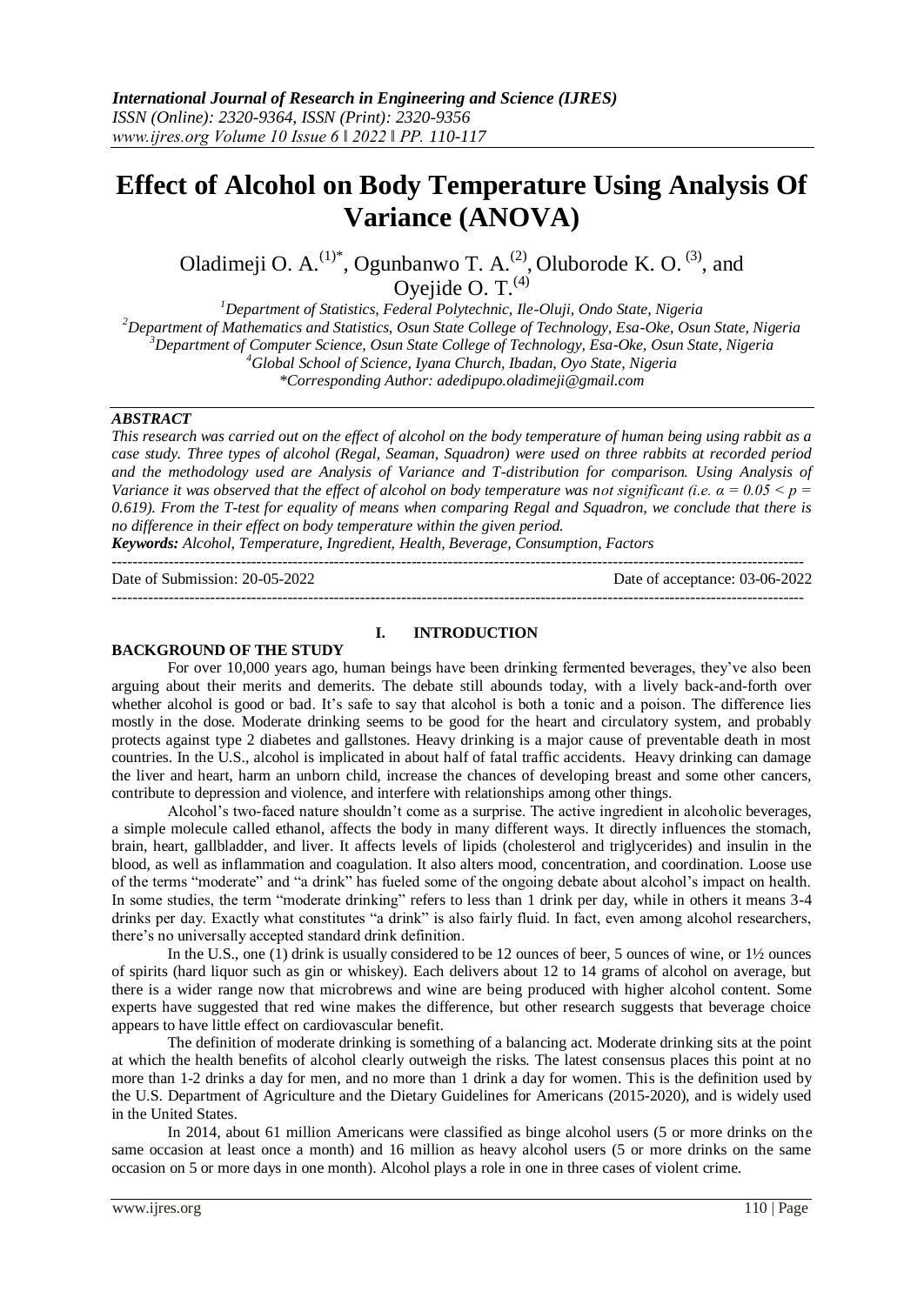In 2015, more than 10,000 people died in automobile accidents in which alcohol was involved. Alcohol abuse costs about \$249 billion a year. Even moderate drinking carries some risks. Alcohol can disrupt sleep and one's better judgment. Alcohol interacts in potentially dangerous ways with a variety of medications, including acetaminophen, antidepressants, anticonvulsants, painkillers, and sedatives. It is also addictive, especially for people with a family history of alcoholism.

Alcohol Increases Risk of Developing Breast Cancer. There is convincing evidence that alcohol consumption increases the risk of breast cancer, and the more alcohol consumed, the greater the risk. A large prospective study following 88,084 women and 47,881 men for 30 years found that even 1 drink a day increased the risk of alcohol-related cancers (colorectum, female breast, oral cavity, pharynx, larynx, liver, esophagus) in women, but mainly breast cancer, among both smokers and nonsmokers. 1 to 2 drinks a day in men who did not smoke was not associated with an increased risk of alcohol-related cancers.

In a combined analysis of six large prospective studies involving more than 320,000 women, researchers found that having 2-5 drinks a day compared with no drinks increased the chances of developing breast cancer as high as 41%. It did not matter whether the form of alcohol was wine, beer, or hard liquor. This doesn't mean that 40% or so of women who have 2-5 drinks a day will get breast cancer. Instead, it is the difference between about 13 of every 100 women developing breast cancer during their lifetime—the current average risk in the U.S.—and 17 to 18 of every 100 women developing the disease. This modest increase would translate to significantly more women with breast cancer each year.

A lack of folate in the diet or folic acid, its supplement form, further increases the risk of breast cancer in women. Folate is needed to produce new cells and to prevent changes in DNA. Folate deficiency, as can occur with heavy alcohol use, can cause changes in genes that may lead to cancer. Alcohol also increases estrogen levels, which fuel the growth of certain breast cancer cells. An adequate intake of folate, at least 400 micrograms a day, when taking at least 1 drink of alcohol daily appears to lessen this increased risk.

Researchers found a strong association among three factors—genetics, folate intake, and alcohol—in a cohort from the Nurses' Health Study II of 2866 young women with an average age of 36 who were diagnosed with invasive breast cancer. Those with a family history of breast cancer who drank 10 grams or more of alcoholic beverages daily (equivalent to 1 or more drinks) and ate less than 400 micrograms of folate daily almost doubled their risk (1.8 times) of developing the cancer. Women who drank this amount of alcohol but did not have a family history of breast cancer and ate at least 400 micrograms of folate daily did not have an increased breast cancer risk.

People who drink heavily may develop a physical and emotional dependency on alcohol. Alcohol withdrawal can be difficult and life-threatening. You often need professional help to break an alcohol addiction. As a result, many people seek medical detoxification to get sober. It's the safest way to ensure you break the physical addiction. Depending on the risk for withdrawal symptoms, detoxification can be managed on either an outpatient or inpatient basis. Alcohol's impact on your body starts from the moment you take your first sip. While an occasional glass of wine with dinner isn't a cause for concern, the cumulative effects of drinking wine, beer, or spirits can take its toll. Drinking too much alcohol can cause abnormal activation of digestive enzymes produced by the pancreas. Buildup of these enzymes can lead to inflammation known as pancreatitis. Pancreatitis can become a long-term condition and cause serious complications. Thirty seconds after your first sip, alcohol races into your brain. It slows down the chemicals and pathways that your brain cells use to send messages. That alters your mood, slows your reflexes, and throws off your balance. You also can't think straight, which you may not recall later, because you'll struggle to store things in long-term memory. Drinking of alcohol heavily for a long time, booze can affect how your brain looks and works. Its cells start to change and even get smaller. Too much alcohol can actually shrink your brain. And that'll have big effects on your ability to think, learn, and remember things. It can also make it harder to keep a steady body temperature and control your movements.

# **II. AIM AND OBJECTIVES OF THE STUDY**

The aim of this research is to check the effect of different kinds of alcohol on body temperature with the following objectives.

- 1. to determine the brand of alcohol that contributes significantly to the rejection of the null hypothesis.
- 2. to conduct a post hoc test when null hypothesis is rejected.
- 3. to examine the effect of the block (Rabbit 1, Rabbit 2 & Rabbit 3) to conduct analysis
- 4. comparing the effect of Regal & Squadron on the human body temperature.

# **SCOPE OF THE STUDY**

The scope of this study covers an experimental designed to know the effect of three different concentration of Alcohols (Regal @ 43%, Seaman @ 40% and Squadron @ 42% ) on body temperature using three different Rabbits as our factors.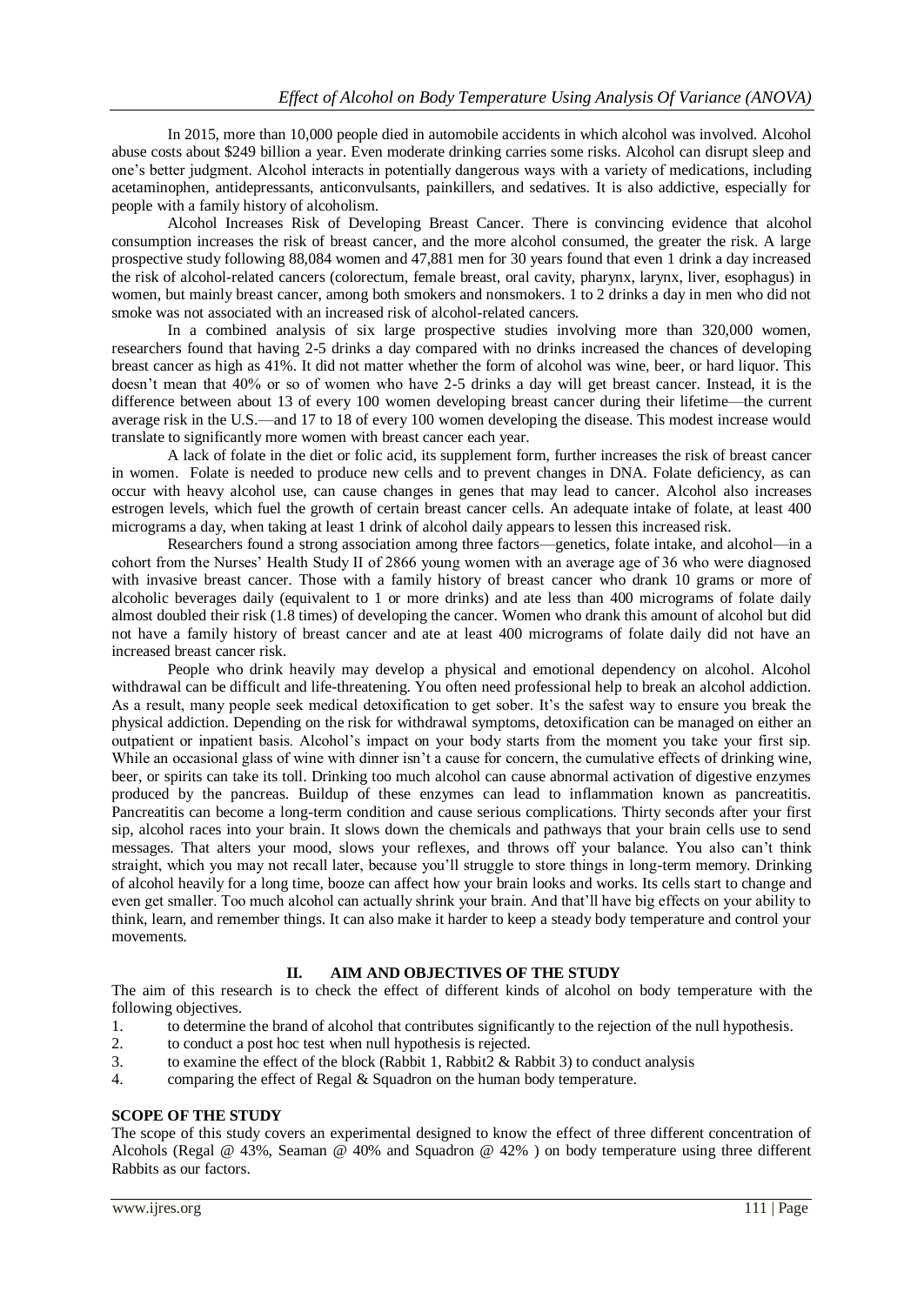### **HYPOTHESIS STATEMENT**

## **Hypothesis one**

 $H<sub>0</sub>$ : The effect of alcohol on body temperature is not significance

 $H<sub>1</sub>$ : The effect of alcohol on body temperature is significance

#### **Hypothesis two**

 $H<sub>0</sub>$ : There is no difference between the treatments means

 $H<sub>1</sub>$ : There is significant difference between the treatment means.

## **III. REVIEW OF RELATED LITERATURES**

The 1978 update briefly discussed the elementary aspects of how the body processes alcohol. No significant changes in our understanding of the fundamentals of these processes have occurred since then, although significant new knowledge of interest to specialists has been gained.

Processing of alcohol by the body begins with absorption by the stomach and small intestines, a process that generally requires some one to three hours, depending on the type and quantity of the alcoholic beverage, and the presence of food in the stomach. Alcohol enters the bloodstream by simple diffusion, and does not have to be digested. The presence of food in the stomach slows the rate of alcohol absorption, but absorption is also influenced by other factors including the type of alcoholic beverage, the drinker's gender, body temperature, the presence of certain medications in the body, and the types of spices in the food. Distribution to various parts of the body then occurs.

Body fat and skeletal mass absorb very little alcohol. Thus, an identical quantity of alcohol per unit of body weight will induce a higher BAC in women than in men because of differences in body constitution (Bode and Bode, 1997). Some recent research suggests that, in a social drinking setting, a shorter time to peak *Blood Alcohol Concentration* (BAC) and a faster absorption rate may occur when alcohol is consumed over an extended period. In contrast, earlier studies found longer absorption times Winek, Wahba, and Dowdell, (1996).

The variability of absorption time is illustrated by a study by Friel, Baer, and Logan (1995). The study examined alcohol disposition in 77 female and 97 male college seniors who were regular drinkers who exceeded legal intoxication levels at least twice a month by history. After receiving a standard alcohol dose (lower for females than for males) over 10 minutes, after a four-hour fast, breath alcohol concentrations (BrACs) were measured for two hours. The time to peak BrAC varied from 10 to 91 minutes after the start of drinking, and mean BrACs were significantly lower in females than in males.

Absorption and peak BAC vary by type of food as well as amount of food. For example, a study of a small sample of women subjects found that the peak BAC was significantly higher in those drinking alcohol and sodium (simulating salty food) than in those drinking alcohol with no sodium (Talbot and La Grange, 1999). Alcohol is metabolized primarily in the liver, but metabolism occurs also in the stomach and small intestine. Gastric alcohol metabolism, which is significant only at low alcohol concentrations, is more efficient in men than in women, which helps explain why the same amount of alcohol produces higher blood alcohol concentrations in women than in men. There is also evidence that alcohol can be metabolized by bacteria in the large intestine. Bode and Bode (1997) note that alcohol is not only degraded, but also produced in the gastrointestinal tract as a by-product of bacterial breakdown of ingested carbohydrates.

Finally, of the alcohol absorbed, 90-98 % is oxidized, 1-5 % is excreted in an unaltered state in urine, and another 1-5 % is expired via the lungs Vrij-Standhardt, (1991). The total time to eliminate alcohol from the body is dependent upon the variables that influence absorption (see above

## **MEASUREMENT OF ALCOHOL PRESENCE**

Since alcohol's immediate effects are due to its effect on the brain, it would be desirable to know the alcohol concentration in the brain after drinking. Obviously, direct measurements are impractical for most purposes, and other means must be used for estimating "brain-alcohol concentration." Chemical tests of blood drawn from a vein or capillary are the preferred indirect way of estimating alcohol concentration in the brain in live humans. Other chemical tests that relate alcohol presence elsewhere in the body to alcohol presence in the blood, have also been used, the most common now being tests of alcohol in air expired from the lungs.

Breath-alcohol measurement has become more precise and reliable since the 1978 update, and also more convenient and easy to perform, especially in forensic settings. The 1978 update noted that the factor (estimated at 2,100 at that time) for converting breath alcohol measurements to blood alcohol measurements could not be precisely determined, and also presented data from 28 studies on the blood/breath deviation. The data indicated that breath testers typically underestimated BAC by up to 10% or so.

More recent studies using improved technology indicate that the conversion factor may be closer to 2,400 than 2,100, (Jones and Anderson, 1996). This means that, on average, using a conversion factor of 2,100 would underestimate BAC by about 10%. Jones and Anderson note the fairly high variability of the conversion factor and discuss some of the factors that may influence the variability. Jones and Pounder (1998) discuss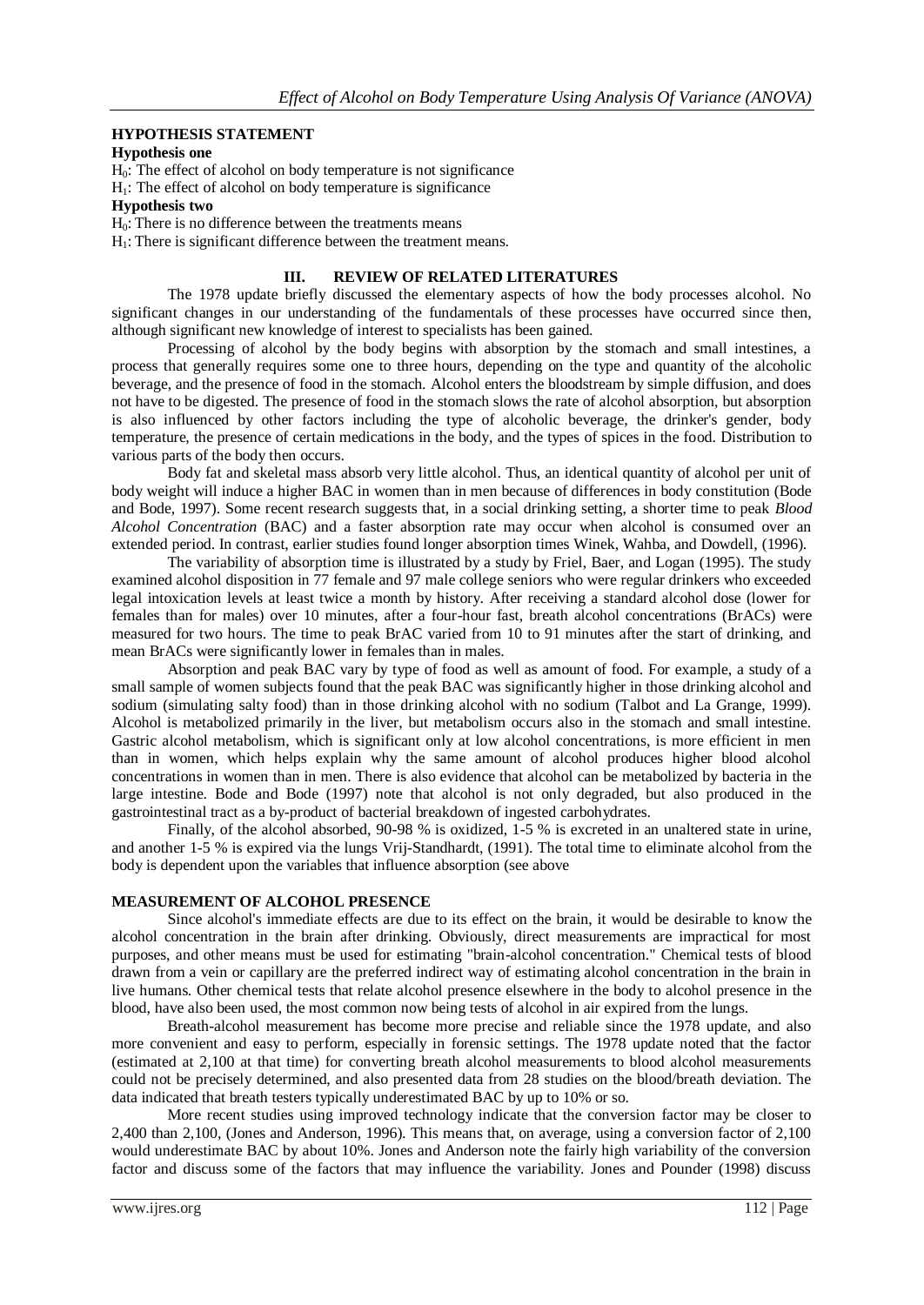current practices for measuring alcohol concentration in clinical and forensic laboratories and recommend methods for assuring quality in laboratory procedures.

Hart, Smith, Hole et al. (1999) studied the relationship between alcohol consumption and mortality from all causes of 5,766 Scottish men, aged 35-64. The subjects entered the study in 1970-1973 and were followed for 21 years. The study found a similar relative risk for all-cause mortality for nondrinkers and for those drinking up to 14 units a week; and increasing risk with consumption, amounting to 1.34 for 15-21 units a week, 1.49 for 22-34 units, and 1.74 for 35 or more units. The authors concluded that "the overall association between alcohol consumption and mortality is unfavorable for those drinking more than 22 units a week," and that "there is no evidence for any protective effect at any level of consumption."

Of foremost concern has been the effects of alcohol on the liver which bears the major burden in metabolizing alcohol. Liver cirrhosis (a degeneration of liver tissue, resulting in fibrosis and nodule formation) has received particular attention. The path toward cirrhosis starts within the liver as inflammation (hepatitis), and progresses to fatty liver, and cirrhosis. The epidemiology of cirrhosis is complicated by the fact that heavy drinking is not its only cause, and that not all heavy drinkers develop cirrhosis. Other conditions that lead to cirrhosis include viral hepatitis, inherited diseases, diseases of the bile duct, and diseases of the blood. While it has been estimated that the incidence of cirrhosis is 3 out of 10,000 people, only about 10% to 15% of alcoholics have cirrhosis at the time of death.

DeBakey, Stinson, Grant et al. (1995) estimated that, during 1970 - 1992, age-adjusted death rates from alcohol-related liver cirrhosis dropped by 24.1% (5.4 deaths per 100,000 in 1970 to 4.1 deaths per 100,000 in 1992). An analysis of the relationships between cirrhosis mortality and per capita consumption of distilled spirits in the United States in the years from 1949-1994 found that there is a consistent long-term trend relationship between mortality from cirrhosis and per capita consumption of distilled spirits, but could not establish a direct causal link between consumption of distilled spirits and long-term cirrhosis mortality Roizen, Kerr, and Fillmore, (1999). Kernochan and Yee (1999) even suggest that societal changes could be partially responsible for the development of serious liver disease in populations, and that spirits consumption may serve as marker for some societal event that occurred many years earlier and affected cirrhosis mortality. The effects of alcohol consumption on the risk of various types of cancers has also been studied extensively. A metaanalysis of 123 studies found not only higher risks for cirrhosis, but also "weaker but significant" relationships for colorectum, liver, and breast cancers Corrao, Bagnardi, Zambon et al., (1999). The authors found that: "For all these conditions, low intakes, corresponding to daily consumption of two drinks or two glasses of wine (25 g/day), have shown significant risks." The authors concluded:

"The small number of sufficiently reliable studies, the strong indications of heterogeneity across them, and the suspicion of publication bias suggest a great need for well-conducted epidemiological studies in several countries to examine the dose-response relationship between alcohol intake/drinking pattern and the risk of several alcohol-related conditions."

Also, an extensive recent study on carcinogens in general (U.S. Department of Health and Human Services, 2000a) concluded that "consumption of alcoholic beverages is known to be a human carcinogen based on sufficient evidence of carcinogenicity from human studies that indicate a causal relationship between consumption of alcoholic beverages and cancer in humans," and, specifically, that:

"Consumption of alcoholic beverages is causally related to cancers of the mouth, pharynx, larynx, and esophagus. Cohort and case control studies in a variety of human populations are notable for their consistency in reporting the presence of moderate to strong associations with dose-response relationships for these four sites. Evidence also supports a weaker but possibly causal relation between alcoholic beverage consumption and increased risk of cancers of the liver and breast.'

#### **IV. METHODOLOGY**

The methodology may be considered as a systematic and scientific process of gathering, recording and analyzing data about problems and issues relating to human existence on earth. There are several statistical tools in the analysis of statistical data, each of which has its own application, but the one used in this research is F-test (ANOVA) for two way classifications.

#### **SOURCES OF DATA**

The source of data used is primary data through the use of experiment. An experimental design carried out to know the effect of three different types of Alcohols (Regal @ 43%, Seaman @ 40% and Squadron @ 42% )on the body temperature using three different Rabbits.

## **MODEL OF RANDOMIZED COMPLETE BLOCK DEISGN (RCBD)**

To every design of experiment (DOE), there must be model, but that for Randomized Complete Block Design (RCBD) is as below:

 $Y_{ii} = μ + T_i + β_i + e_{ii}$ ,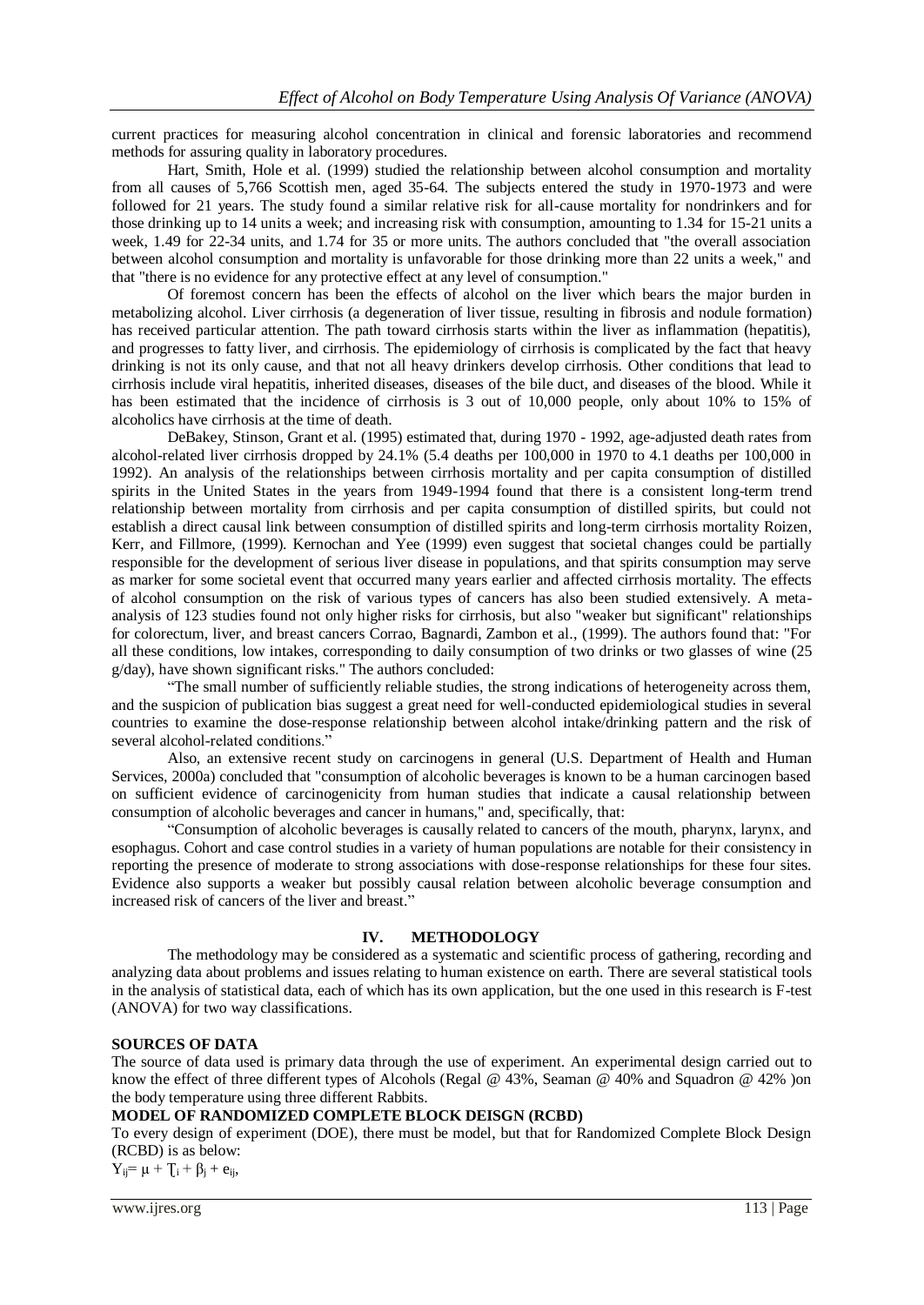Where:  $T_i$  is the effect of treatment 'i'.

 $Y_{ij}$  is the observation in block 'j' receiving treatment 'i'

- µ is the overall mean/grand mean.
- $\beta_j$  is the effect of block 'j'.

 $e_{ii}$  is the random error which is assumed to be independently and normally distributed with mean zero and constant variance i.e.  $e_{ij}N(0, \sigma^2)$ 

## **PARTITIONING OF SUM OF SQUARES**

In statistics, the sum of squares is a measure of the total variability (spread, variation) within a data set. In other words, the sum of squares is a measure of deviation or variation from mean value of the given data set.

The partitioning of the sum of squares is otherwise called partitioning of variance. It is the process of separating the sum of squares into parts. Below is the partitioning of the sum of squares for the randomized complete block design (RCBD).

 $\Sigma (Y_{ij} - \bar{Y}_{..})^2 = \Sigma [(\bar{Y}_{i} - \bar{Y}_{..})^2 + (\bar{Y}_{j} - \bar{Y}_{..})^2 + (Y_{ij} - \bar{Y}_{i} - \bar{Y}_{.j} + \bar{Y}_{..})^2]$  $= b\Sigma (\bar{Y}_{i} - \bar{Y}_{i})^2 + t\Sigma (\bar{Y}_{j} - \bar{Y}_{i})^2 + \Sigma (Y_{ij} - \bar{Y}_{i} - \bar{Y}_{j} + \bar{Y}_{i})^2 + \text{cross product, which is assumed to be zero}$ Where:  $\Sigma(Y_{ij} - \bar{Y})^2$  is the total variation/ sum of squares of total b $\Sigma(\bar{Y}_{i,-}\bar{Y}_{\cdot\cdot})^2$  is the sum of squares of treatment  $t\Sigma(\bar{Y}_{.j} - \bar{Y}_{.j})^2$  is the sum of squares of block; and  $\Sigma(Y_{ij}$ -  $\bar{Y}_{i}$ -  $\bar{Y}_{.j}$ +  $\bar{Y}_{..}$ )<sup>2</sup> is the sum of squares of error The above sum of squares can be written as:  $SS_T = \sum Y_{ij}^2 - \frac{Y_i^2}{Nt}$ b

$$
SS_b = \frac{\Sigma r_j^2}{t} - \frac{r^2}{bt}
$$
  
\n
$$
SS_t = \frac{\Sigma r_j^2}{b} - \frac{r^2}{bt}
$$
  
\n
$$
SS_E = SS_T - SS_t - SS_b
$$

Where:

 $SS<sub>T</sub>$  is the sum of squares of Total

 $SS<sub>t</sub>$  is the sum of squares of treatments

 $SS<sub>b</sub>$  is the sum of squares of blocks

 $SS<sub>E</sub>$  is the sum of squares of Error/ residual sum of square

b is the number of blocks

t is the number of treatments

bt is the total number of observations

 $Y_i$ . Is the treatment total/row total

 $Y_{.j}$  is the block total/ column total; and

Y.. is the overall/grand total

## **V. ANALYSIS**

| TABLE1: Regal |         |         |         |  |  |  |  |  |
|---------------|---------|---------|---------|--|--|--|--|--|
| Temperature   | Rabbit1 | Rabbit2 | Rabbit3 |  |  |  |  |  |
| 10            | 38.6    | 35.4    | 38.9    |  |  |  |  |  |
| 20            | 38.7    | 34.7    | 38.5    |  |  |  |  |  |
| 30            | 37.7    | 34.2    | 37.6    |  |  |  |  |  |
| 40            | 37.6    | 35.0    | 37.5    |  |  |  |  |  |
| 50            | 37.6    | 38.2    | 38.4    |  |  |  |  |  |
| 60            | 37.6    | 37.7    | 38.4    |  |  |  |  |  |

#### TABLE2: Seaman

| Temperature | Rabbit1 | Rabbit2 | Rabbit3 |
|-------------|---------|---------|---------|
| 10          | 38.4    | 35.4    | 38.1    |
| 20          | 38.1    | 38.6    | 39.0    |
| 30          | 38.1    | 37.6    | 39.2    |
| 40          | 37.9    | 37.6    | 38.6    |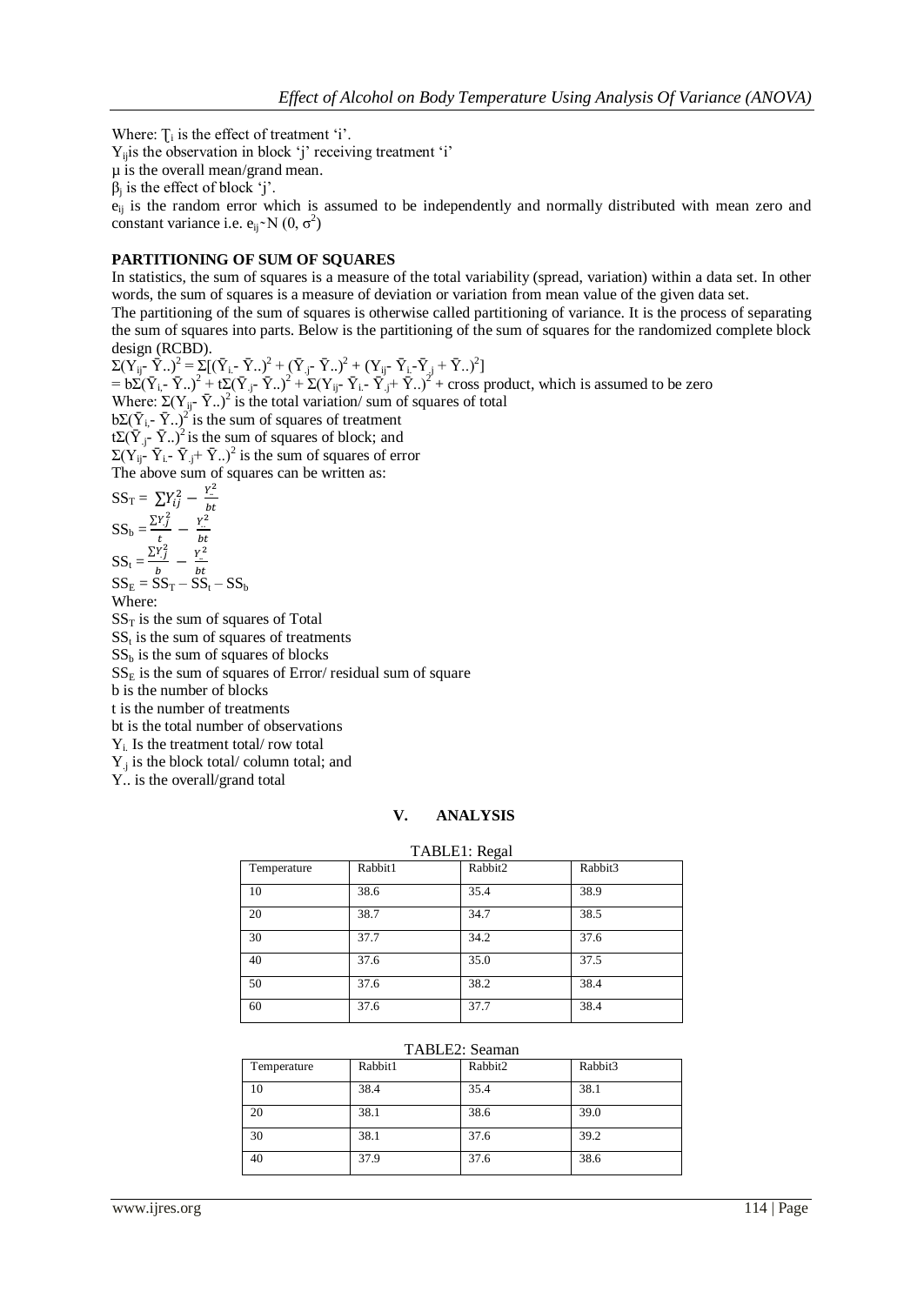| $\epsilon$   | $\sim$ | 34.4            | 20   |
|--------------|--------|-----------------|------|
| $50^{\circ}$ | 31.O   |                 | 58.4 |
| 60           | 38.3   | $\sim$<br>ے ، ر | 38.0 |

|             | TABLE3: Squadron |         |         |  |  |  |  |  |  |
|-------------|------------------|---------|---------|--|--|--|--|--|--|
| Temperature | Rabbit1          | Rabbit2 | Rabbit3 |  |  |  |  |  |  |
| 10          | 38.8             | 38.7    | 38.0    |  |  |  |  |  |  |
| 20          | 38.8             | 38.3    | 37.7    |  |  |  |  |  |  |
| 30          | 38.3             | 37.5    | 37.7    |  |  |  |  |  |  |
| 40          | 37.3             | 37.5    | 37.6    |  |  |  |  |  |  |
| 50          | 37.8             | 37.5    | 37.0    |  |  |  |  |  |  |
| 60          | 37.8             | 37.5    | 37.0    |  |  |  |  |  |  |

| Table 4. showing the average means of data collected on effect of alcohol in body temperature. Where $T_1$ is |  |
|---------------------------------------------------------------------------------------------------------------|--|
| Regal, $T_2$ is Seaman and $T_3$ is Squadron. Also $B_1$ , $B_2$ and $B_3$ are Rabbits.                       |  |

|                | $B_1$ | B <sub>2</sub> | $B_3$ |
|----------------|-------|----------------|-------|
| m              | 37.97 | 35.87          | 38.22 |
| T <sub>2</sub> | 38.07 | 37.17          | 38.55 |
| m<br>13        | 38.10 | 37.88          | 37.50 |

**Tests of Between-Subjects Effects** Dependent Variable: RESPONSE

| Source                                |            | Sum<br>Ш<br>Type<br>Squares | ofdf | Mean Square       |       | Sig. |
|---------------------------------------|------------|-----------------------------|------|-------------------|-------|------|
| RABBIT<br>ALCOHOL<br>RABBIT * ALCOHOL | Hypothesis | 2.401                       |      | 1.200             | 2.290 | .217 |
|                                       | Error      | 2.097                       |      | .524 <sup>a</sup> |       |      |
|                                       | Hypothesis | .567                        |      | .284              | .541  | .619 |
|                                       | Error      | 2.097                       |      | .524 <sup>a</sup> |       |      |
|                                       | Hypothesis | 2.097                       |      | .524              |       |      |
|                                       | Error      | .000                        |      |                   |       |      |

a. MS(RABBIT \* ALCOHOL)

b. MS(Error)

Hypothesis Statement

 $H<sub>o</sub>$ : the effect of alcohol on body temperature is not significance

 $H_1$ : : the effect of alcohol on body temperature is significance

Level of significance

At  $\alpha = 0.05$ 

Test statistic

ANOVA (F-test)

Decision rule/ critical region

Reject  $H_0$  if P-value  $< 0.05$ 

Decision and conclusion

Since P-value of the two factors are greater than 0.05, we do not have sufficient reason to reject null hypothesis. We therefore we conclude that effect of alcohol on body temperature is not significant.

|               | <b>Group Statistics</b> |    |         |                |                 |
|---------------|-------------------------|----|---------|----------------|-----------------|
|               | ALCOHOL                 |    | Mean    | Std. Deviation | Std. Error Mean |
|               | REGAL                   | 18 | 2.00    | .840           | .198            |
| RABBIT        | <b>SOUADRON</b>         | 18 | 2.00    | .840           | .198            |
| <b>PERIOD</b> | REGAL                   | 18 | 3.50    | 1.757          | .414            |
|               | <b>SOUADRON</b>         | 18 | 3.50    | 1.757          | .414            |
| RESPONSE      | REGAL                   | 18 | 37.3500 | 1.47179        | .34691          |
|               | <b>SOUADRON</b>         | 18 | 37.8444 | .71884         | .16943          |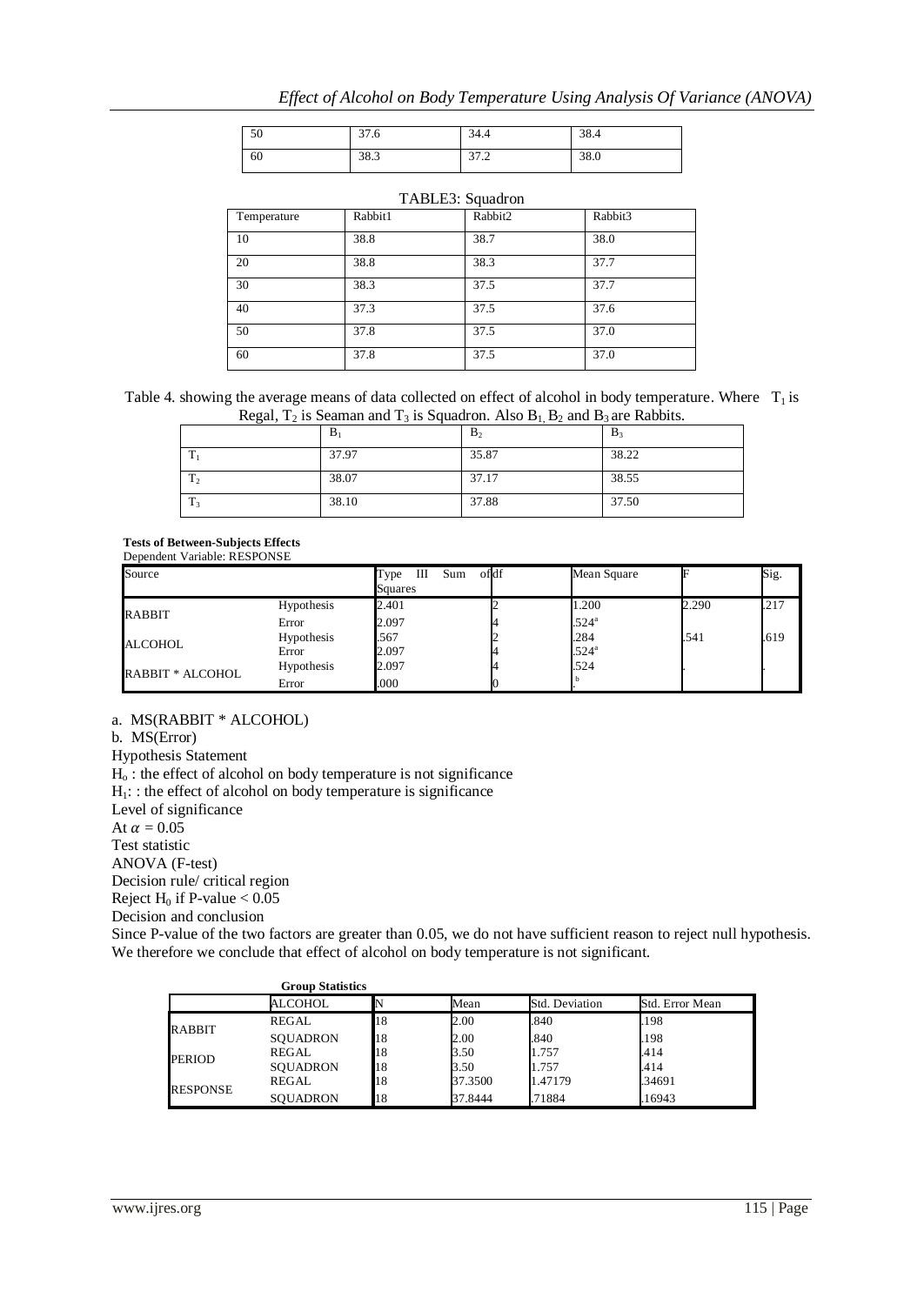**independent Samples Test**

|               |                                   | Test<br>fort-test for Equality of Means<br>Levene's<br><b>Equality of Variances</b> |       |              |                    |                 |                          |                    |                                                   |        |
|---------------|-----------------------------------|-------------------------------------------------------------------------------------|-------|--------------|--------------------|-----------------|--------------------------|--------------------|---------------------------------------------------|--------|
|               |                                   | F                                                                                   | Sig.  |              | df                 | Sig.<br>tailed) | $(2$ -Mean<br>Difference | Std.<br>Difference | Error95% Confidence Interval of<br>the Difference |        |
|               |                                   |                                                                                     |       |              |                    |                 |                          |                    | Lower                                             | Upper  |
| RABBIT        | variances<br>Equal<br>assumed     | .000                                                                                | 1.000 | .000         | 34                 | 1.000           | .000                     | .280               | .569                                              | .569   |
|               | variances<br>Equal<br>not assumed |                                                                                     |       | .000         | 34.0001.000        |                 | .000                     | .280               | -.569                                             | .569   |
| <b>PERIOD</b> | variances<br>Equal<br>assumed     | .000                                                                                | 1.000 | .000         | 34                 | 1.000           | .000                     | .586               | $-1.190$                                          | 1.190  |
|               | variances<br>Equal<br>not assumed |                                                                                     |       | .000         | 34.0001.000        |                 | .000                     | .586               | $-1.190$                                          | 1.190  |
| RESPONSE      | variances<br>Equal<br>assumed     | 5.904                                                                               | .021  | $1.281^{34}$ |                    | .209            | -.49444                  | .38607             | -1.27903                                          | .29015 |
|               | variances<br>Equal<br>not assumed |                                                                                     |       |              | $281^{24.674.212}$ |                 | -.49444                  | .38607             | -1.29010                                          | .30122 |

**Interpretation1**: From the levene's test of equality of variances when comparing Regal and Squadron, we conclude that only by response fails the test since its P-value  $< 0.05$ 

**Interpretation2**: From the t-test for equality of means when comparing Regal and Squadron, we conclude that there is no difference in their mean by rabbit, period and response accordingly since P-value(s)  $> 0.05$ 

#### **VI. SUMMARY**

This research topic titled effect of alcohol on human body temperature; aimed at measuring the response effect of treatment (alcohol used) 10mins interval until 1hour on human body temperature. The treatment are regal, seaman and squadron which are applying to measure their response effects individually. The analysis of variance and the regular independent sample t-test would be employed accordingly. The treatment applied is in three different bodies. The levene's test of equality of variance checked to satisfy the assumption homogeneity of variance.

#### **VII. CONCLUSION**

Based on the result carried out, it was observed that the effect of alcohol on body temperature is not significant using analysis of variance (i.e  $\alpha$  = 0.05 < *p*=0.619) and from the t-test for equality of means when comparing Regal and Squadron, we conclude that there is no difference in their mean by rabbit, period and response accordingly since  $P$ -value(s) > 0.05 therefore the effect of regal and squadron is the same.

#### **REFERNCES**

- [1]. **Bergman, H; Hubicka, B; Laurell, H; and Schlyter. (2000).** BAC level and alcohol problems among drivers suspected of DUI. In: 15th International Conference on Alcohol, Drugs &Traffic Safety. May 22-26, 2000. Stockholm, Sweden. International Council on Alcohol, Drugs and Traffic Safety.
- [2]. **Bloomberg, R. D. (1992).** Lower BAC limits for youth: evaluation of the Maryland .02 law.DOT HS 807 859. Washington, DC: National Highway Traffic Safety Administration.
- [3]. **Bloomberg, R. D. and Cleven, A.M . (2000).,** Development, implementation and evaluation of countermeasure program for alcohol-involved pedestrian accidents. DOT HS 809 067. Washington DC: National Highway Traffic Safety Administration.
- [4]. **Blomberg, R. D.; Preusser, D. F.; Hale, A; and Ulmer, R.G . (1979).** A comparison of alcohol involvement in pedestrians
- and pedestrian casualties. DOT HS 805 249. Washington, DC: National Highway Traffic Safety Administration.<br>Bode, C and Bode, J. C. (1997)., Alcohol absorption, metabolism and production in the gastrointestinal tract. Alcoh [5]. **Bode, C and Bode, J. C. (1997**)., Alcohol absorption, metabolism and production in the and Research World 21(1): 82-83.
- [6]. **Bodi, A; O'Connor, R. E; and King, M. J. (1986).** Laboratory and field testing of a drunk driving warning system. Victoria, Australia: Road Traffic Authority.
- [7]. **Borsari, B and Carey, KB. (2000).** Effects of a brief motivational intervention with college student drinkers. Journal of Consulting and Clinical Psychology 68(4): 728-733.
- [8]. **Broughton, EA. (1997**). Impact of informational methods among drinking college students applying the Health Belief Model. Dissertation Abstracts International 57(9): 3839-A 3840-A. Dissertation Abstracts International 57(9): 3839-A.
- [9]. **Brown Pearson, A. D. (2000).** Analysis of alcohol self-reported use and abuse patterns in an Hispanic serving institution from 1991 to 1997. Dissertation Abstracts International 60(9): 3286-A.
- [10]. **Burns, M and Fiorentino, D. (2000)**., Ratings of intoxication and driving impairment, by gender and drinking category. In: 15th International Conference on Alcohol, Drugs & Traffic Safety. May 22-26, 2000. Stockholm, Sweden. International Council on Alcohol, Drugs & Traffic Safety.